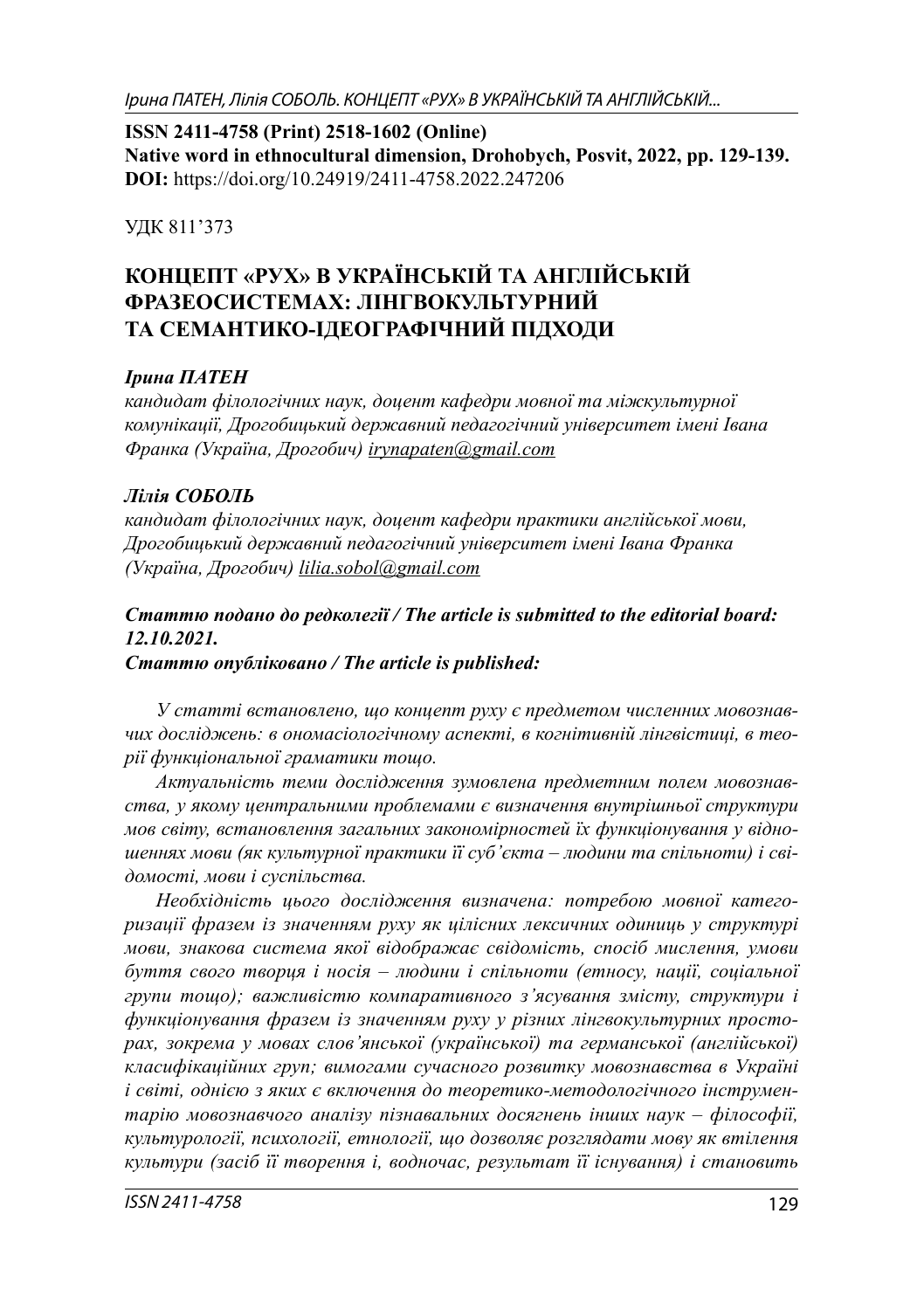*суть лінгвокультурного підходу до вивчення фразем із значенням руху в різних мовах світу, у межах нашого дослідження це мови слов'янської та германської груп.* 

*Мета статті – обґрунтувати на основі семантико-ідеографічного та лінгвокультурного підходу структуру та семантику фразем зі значенням руху як цілісних лексичних одиниць у структурі української та англійської мов.* 

*У статті з'ясовано, що рух аксіологічно акцентований, і це знаходить вираження у його семантичній диференціації (зміна загалом; рух у просторі, рух як прогрес і рух регрес тощо); визначено теоретико-методологічні засади лінгвокультурного та семантико-ідеографічного підходів до вивчення фразем зі значенням руху у структурі української та англійської мов; з'ясовано, що національно-культурна специфіка фразеологізмів зі значенням руху виявляється у сукупному фразеологічному значенні; встановлено, що концепт «рух» вербалізують мовні засоби, а саме концептуальні метафори: життя – рух, час – рух, діяльність – рух, щось позитивне – рух уверх, щось негативне – рух униз тощо.*

*Ключові слова: культура, лінгвокультурологічний підхід, семантико-ідеографічний підхід, р*ух*, фразеологія, фразеологічна система.*

## **THE CONCEPT OF «MOTION» IN UKRAINIAN AND ENGLISH PHRASAL SYSTEMS: THE LINGUISTIC-CULTURAL AND THE SEMANTIC-IDEOGRAPHIC APPROACHES**

#### *Іryna PATEN,*

*Ph.D. in Philology, Associate Professor, the Language and Intercultural Communication Department, Ivan Franko Drohobych State Pedagogical University (Ukraine, Drohobych),* irynapaten@gmail.com *orcid.org/0000-0001-8706-6149 Research ID N-6942-2018*

#### *Lilia SOBOL,*

*Ph.D. in Philology, Associate Professor, the English Language Practice Department, Ivan Franko Drohobych State Pedagogical University (Ukraine, Drohobych),* lilia.sobol@gmail.com *orcid.org/0000-0001-7233-5756*

*The article has determined that the concept of motion is within the focus of numerous linguistic researches. The authors have determined theoretical and methodological foundations to be used in linguistic-cultural and semantic-ideographic approaches to investigations into idioms denoting motion within the fabric of Ukrainian and English*  languages; it has been ascertained that the national and cultural specifics of idioms en*tailing movement is manifested through their cumulative idiomatic meaning; it has also been ascertained that linguistic tools assist in the verbalisation of the concept of* motion*.*

*Keywords: culture, linguistic cultural studies, motion, movement, phraseology, idiomatic system.*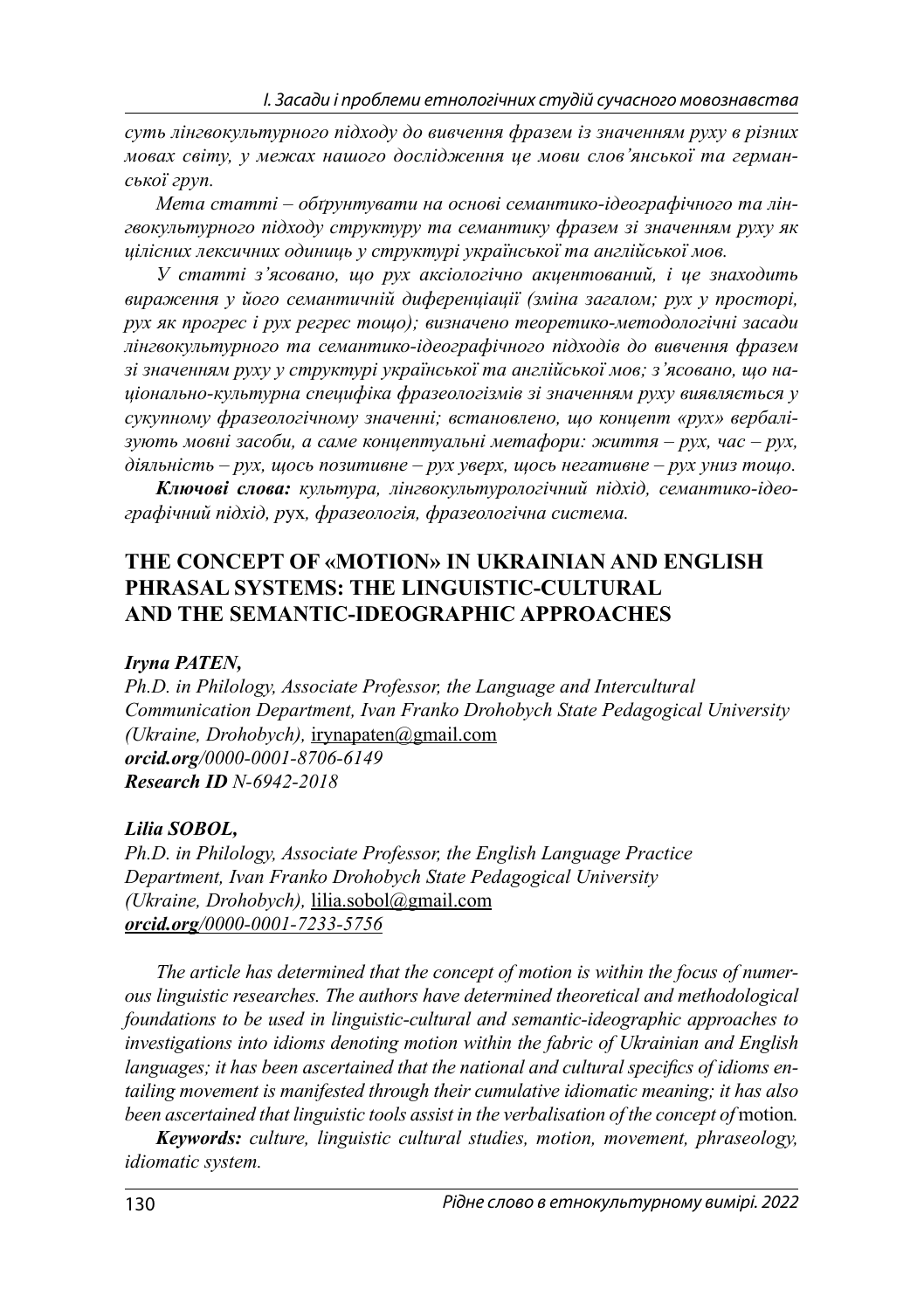**Problem Statement**. As we are witnessing a transition from immanent linguistics to anthropological linguistics, language researchers are increasingly drawn to the topic of the human factor and the role it plays in language. They focus upon the *human being* as a native speaker of a certain language – and thus as a representative of a certain culture. This is why, the centrepiece of this topic is occupied by phraseological units, given that the cultural and national comprehension of the world is actually embodied in that language's system of images. Phraseology persists in a language for centuries; it represents the nation's culture; it also shapes the way in which native speakers view the world, particularly considering the fact that it contains products of the ethnic group's cultural experience.

**Analysis of Prior Researches.** The entire compendium of literature reveals how fragmented the issue of phrasemes denoting motion (movement) is, as the essence of these phrasemes is defined on the basis of semantic and ideographic as well as on the basis of linguistic and cultural approaches in the structure of Ukrainian and English languages. We can divide this compendium into three provisional segments: the *linguistic/phraseological segment* comprised of research works undertaken by linguists in Ukraine and abroad (both in our days and in the past) as they strove to resolve the issue of phraseological/idiomatic system of language, issues of typological characteristics of idioms/phraseologisms, their nature and essence, and regularities in their functioning (Viktor Uzhchenko, Ferdinand de Saussure, Oleksandr Potebnia, Solomon Katsnelson et al.); the *linguistic and philosophical segment* within the framework of which we are examining the concept of motion as a key notion in the problem researched here – viewed both as a category, as a concept, as a term (which, in turn, is defining other notions), and as a tool assisting us in comprehension of its meaning (Vladimir Hak, Olga Golubkova, Ronald Langacker, Leonard Talmy, Fyodor Rozhansky, Alexandr Smirnistky, Alexandr Koshelev, Sofiya Lopushanskaya, Ekaterina Rakhilina, Elena Paducheva, Vladimir Plugnyan, Iosif Sternin, Nikolay Shamne); *linguistic and linguistic-cultural segment* which comprises a conceptually developed definition of the specifics of integrative branch of linguistics that constitutes the essence of linguistic and cultural approach as applied to our research (Iryna Holubovska, Vitalii Zhaivoronok, Vitalii Kononenko, Tetiana Radzievska, Olena Selivanova, Oleksandr Tyshchenko, Nina Arutiunova, Viktoriya Krasnykh, Anna Wierzbicka, Jerzy Bartmiński).

In both Ukrainian and worldwide *linguistics*, phraseology – which is an assemblage of phraseological/idiomatic units in the structure of language system of language – is the subject of systemic researches (Ferdinand de Saussure, Oleksandr Potebnia, Solomon Katsnelson, Viktor Uzhchenko).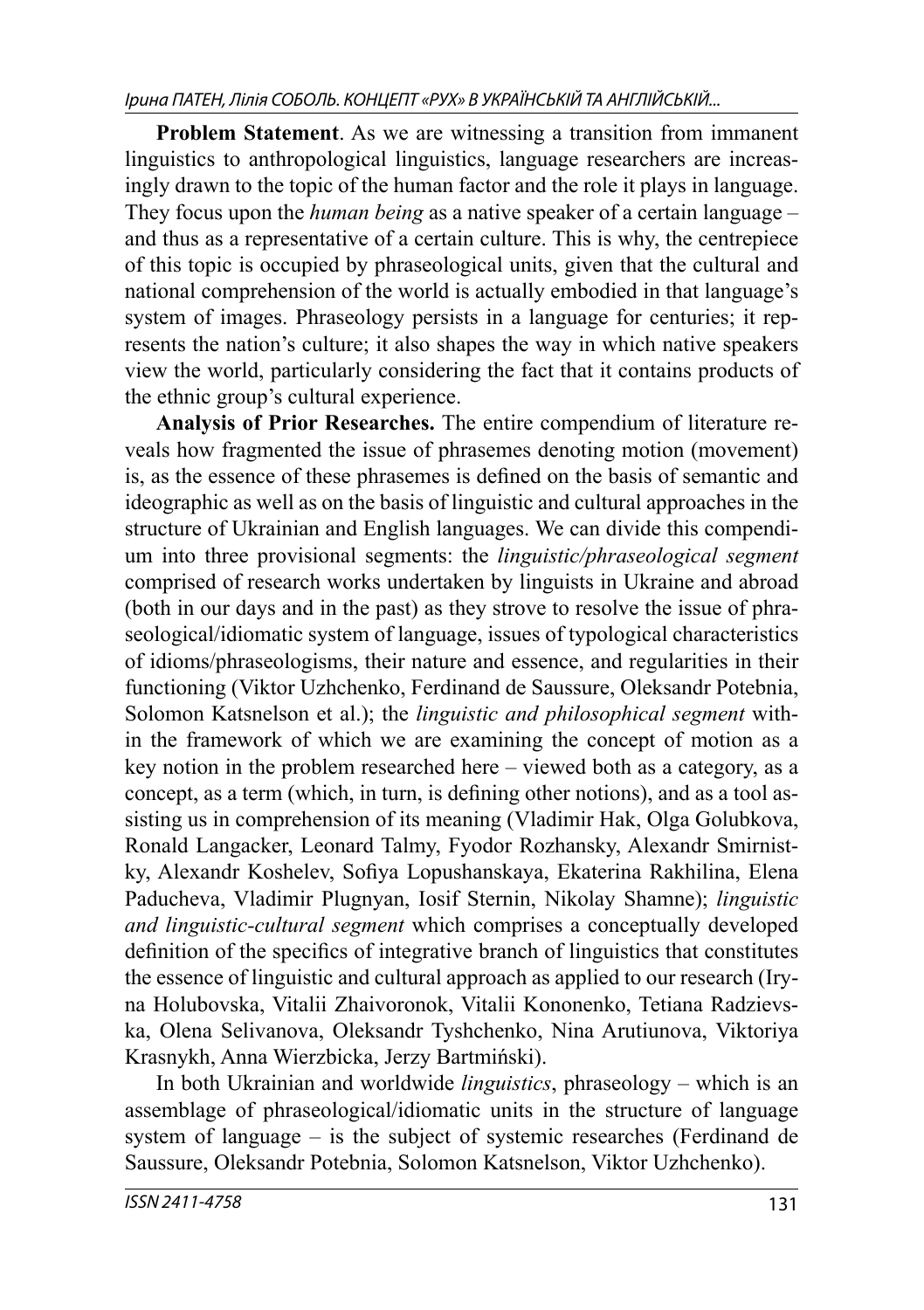Within the *linguistic and philosophical* approach, the concept of motion is defined as a key notion in the problem we are researching  $-$  both as a category, as a concept, as a term (which, in turn, is defining other notions), and as a tool assisting us in comprehension of its meaning. Motion was researched in onomasiology (Vladimir Hak); in cognitive linguistics (Olga Golubkova, Ronald Langacker, Leonard Talmy); and in the theory of functional grammar (Vladimir Hak). Linguists were undertaking assignments of overarching variety (such as construction of schemes, diagrams, fields, frames describing the concept of motion/movement) as well as specific-targeted assignments (such as expressions of the semantics of the direction of movement/motion – see, in particular, Fyodor Rozhansky and Alexandr Smirnistky) and assignments that included examination of cognitive constructions of detached verbs (Alexandr Koshelev). A range of researches conducted by both domestic and foreign linguists (Solomon Katsnelson, Sofiya Lopushanskaya, Ekaterina Rakhilina, Elena Paducheva, Vladimir Plugnyan, Iosif Sternin, Nikolay Shamne et al.) describe lexical and semantic groups of verbs denoting motion on the basis of material collected from a single language or from multiple languages.

The *linguistic and linguistic-cultural* approach is being represented by conceptual works by Ukrainian and foreign linguists. These works have since become a basis upon which linguistic cultural studies have emerged as a standalone research area; they are dedicated to the description of the national language through a research into the intellectual and speaking activity of its native speakers – which, in turn, is intrinsic to the national identity and to the culture of any linguistic personality (Iryna Holubovska, Vitalii Zhaivoronok, Vitalii Kononenko, Olena Selivanova, Oleksandr Tyshchenko, Anna Wierzbicka). Verbs denoting motion/movement were researched, among others, by Ivan Vykhovanets, Nataliia Lakhno, Mykola Lesiuk, Yevhen Tymchenko and others. Academic researchers have focused upon verbs denoting *motion* and *relocation*; upon links and conjunctive capacity of motion-denoting verbs; upon word-creative cores of roots denoting motion that are to be found in the Ukrainian language; upon semantic and syntactic structure of sentences with verbal predicates of motion and relocation; as well as upon other problems/issues.

The **Objective of the Article** is use the semantic and ideographic as well as linguistic and cultural approach to substantiate the structure and semantics of phrasemes wherein motion is defined as integral lexical units in the structure of Ukrainian and English languages.

**Principal Narrative.** The linguistic and cultural approach to the examination of phrasemes denoting motion is the basis for methodological toolbox of the research that assists in establishing coherence between linguistics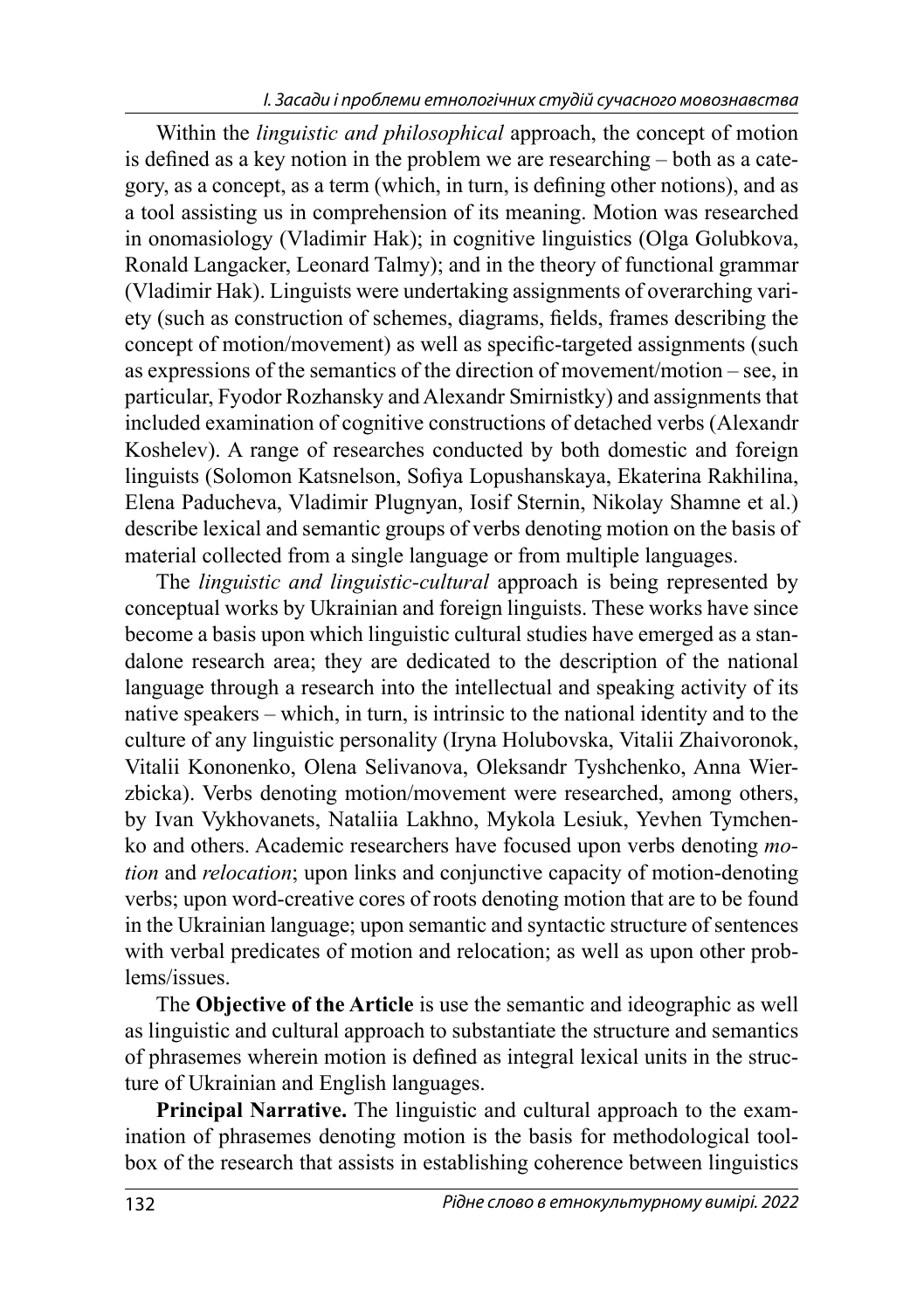Ірина ПАТЕН, Лілія СОБОЛЬ. КОНЦЕПТ «РУХ» В УКРАЇНСЬКІЙ ТА АНГЛІЙСЬКІЙ...

and the knowledge compendium derived from the broader realm of cultural studies. This approach consists in detection and interpretation of cultural and verbal codes in the system of anthropocentric relations between human and language and culture and is aimed at research into the correlation between idioms/phraseologisms and cultural signs. As a result of this, the meaning of the system of master copies/exemplary copies, symbols, stereotypes etc is becoming ever pressing to the cause of description of cultural and national specifics of the phraseological system AND a very useful tool assisting in the research of the phenomenon being the subject of our study within a single language. At the same time, the semantic-ideographic approach is very productive by way of comparison. Considering the fact that each and every native speaker is also a native bearer of one's culture, linguistic characters come to acquire the function of cultural signs – and hence become a tool used to represent its basic settings. That is why, language is able to reflect the cultural and national nature of its native bearers (Maslova, 2021, p. 63). The statement asserting that the language and the culture 'are one' allows us to examine the communication with native speakers of language not only as an exchange of information using language tools but also as a dialogue between corresponding cultures.

Cultural information contained in most phrasemes may be derived out of their internal shape – as the latter contains "traces" of culture, such as myths, archetypes, traditions, information on historical events and elements of material culture: *лихий (дідько) несе (приніс) кого // like a bat out of hell –* used to denote the fast tempo of walking or running, with a sense of disapproval (negative), as the elements thereof are associated with demons/bad spirits. This is due to its reflection here of stereotypical notions entertatined by folks in general with regard to the manner in which a mythical person such as the devil is moving from one place to another («маленькі, чорненькі, вертляві … вони були всюдисущі …» / «small and dark and atwirl... they were ubiquitous …» (Potapenko, 1997, p. 29).

By taking into consideration both the linguistic-cultural and the semantic-ideographic approaches in the course of research into phraseological/idiomatic units through juxtaposition of a prototype situation of an idiom/a phraseologism and its symbol-based reading against the «codes» of culture, we become able to ascertain the national outlook and the specifics of how each nation (Ukrainian and English) imagines and comprehends the notion of motion (which is, indeed, a universal category of being); we come to be able to detect tools used for its verbalisation and conditions for its functioning – as applicable to the cognitive and anthropological paradigm of a linguistic research with regard to which the focus of attention of linguistic studies shall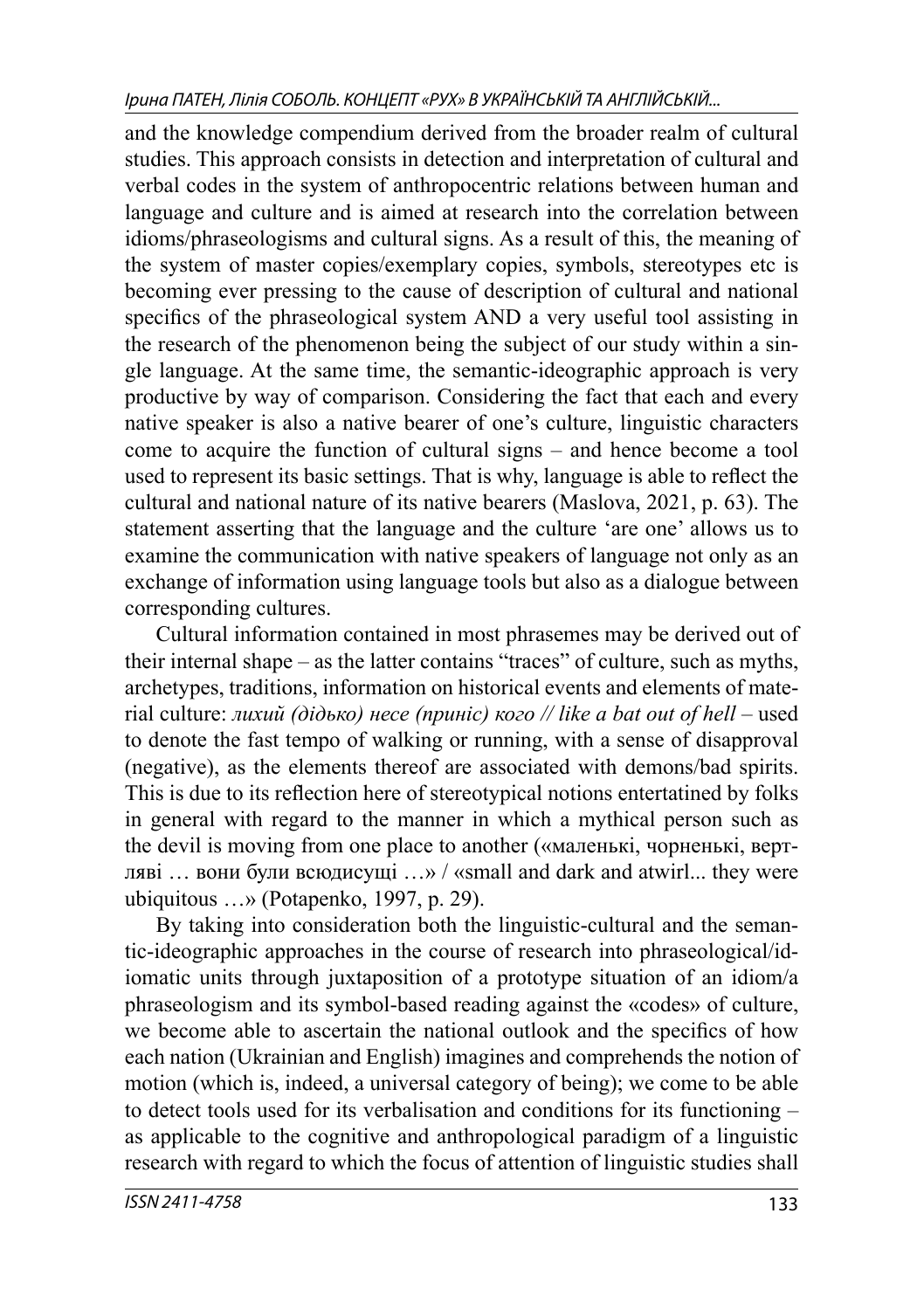be shifted from the comprehension and definition of a human factor in the language (direction running from individual conscience towards culture) to the language factor in a human being (direction running from culture towards individual conscience).

Comprehending language as an «intermediary world» serving as a middleman between the subject that is being comprehended, on the one hand, and the existing reality, on the other hand, allows us to examine language as a unique assemblage wherein acts of cognition are collected which took place in the historical empirical realm of an ethnic group, and which are used by a human being to enter a culture, to come inside it, and sometimes even to impact it.

Contemporary linguistics feature the linguistic and cultural studies paradigm as a paradigm that is closely related to the cognitive and interpretative paradigm of the research, from the standpoint of which a phraseological/idiomatic unit is being comprehended as a microtext that is being structured in the process whereby a native speaker is interpreting all types of semantic information of a phraseologism/idiom in the semantic space of cultural knowledge that belongs to the subject of linguistic communication; whereas the nature of a phraseme is comprehended as one that has emerged not so much in order to describe the world as in order to interpret it, to assess/evaluate it, and to express one's subjective attitude towards it (Maslova, 2001, p. 82). Within the framework of the aforementioned paradigm, the following types of cognitive constructions may be highlighted: the denotative processing (which is operating knowledge on the properties of what is being designated); the evaluative processing (which entails an interpretation of what is being denoted from the standpoint of the value-based image of the world; the motivational processing which includes actions undertaken with respect to imaginary Gestalt structures; the emotive processing which consists in one's emotional and evaluation-based reaction to an image-based Gestalt structure serving as a footprint of emotions one has experienced; and the stylistic processing which features social labelling of the circumstances wherein speech is taking place.

The national and cultural specifics of phraseologisms/idioms denoting motion is revealed in their cumulative phraseological/idiomatic semantics; in the meaning of detached lexical/vocabulary components that are pointing to certain national and cultural realia; in the immediate meaning of a free connection that is reflecting a prototype situation of a phraseological unit.

One notion fundamental to the semantic and linguistic cultural approach within the framework of analysis of phrasemes denoting motion is the notion of cultural connotation consisting in the interpretation of denotative or image-based motivated aspects of meaning within the categories of culture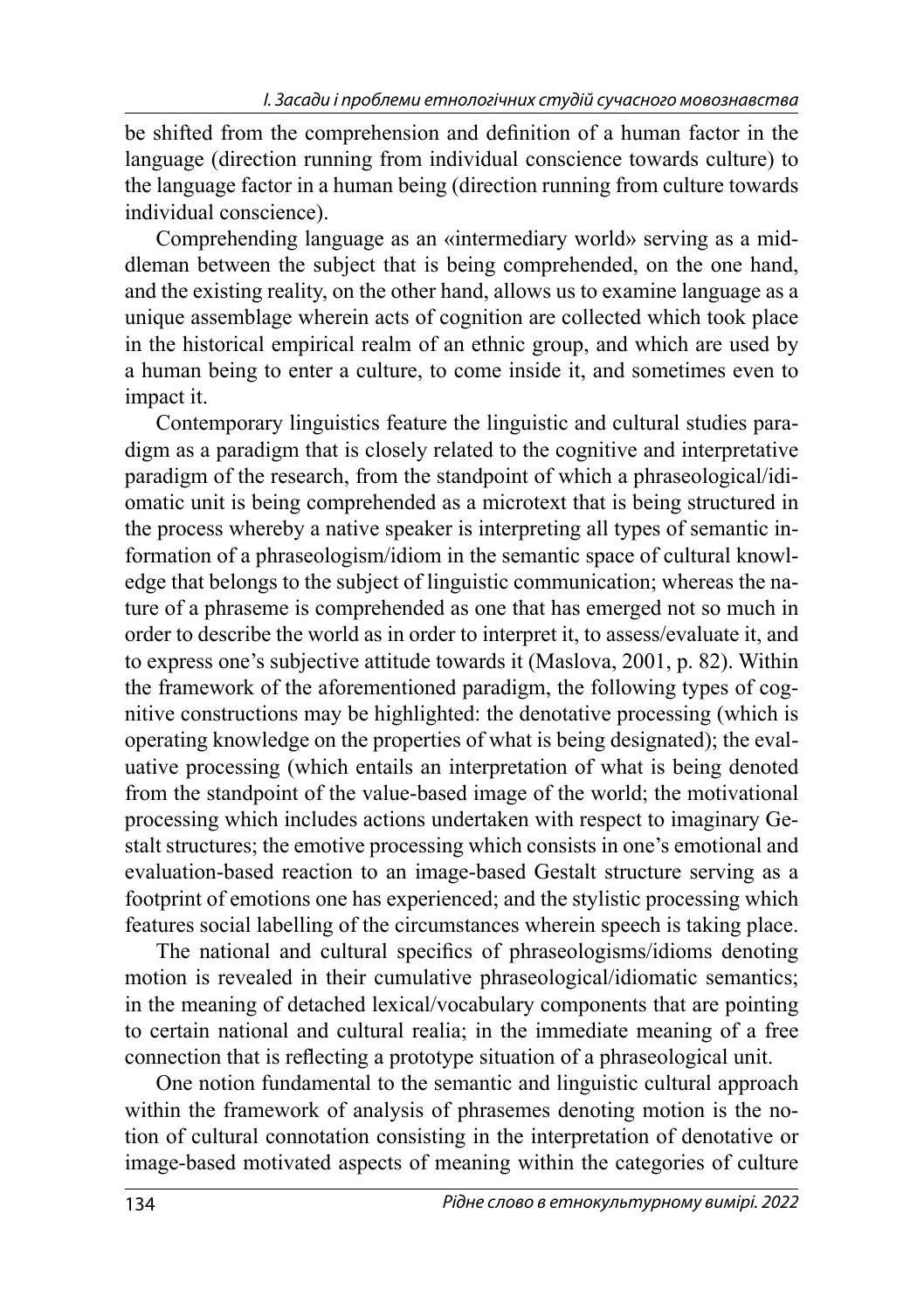which is defined by certain values present in this or that culture and which emerges as a result of interpretation of the associative and image-based foundation of a phraseme through its correlation with cultural and national stereotypes and which thereby also stipulates the image structure of a word; the stereotype-based usage of any object («wind» denoting speed, «feet» denoting walking and so on, and so forth); traditions of semantic usage of a lexical unit (for instance, the connotative meaning of *eternity* represented by words such as «world», or the connotative meaning of greatness represented by words such as «court of law» etc); lexical units based on historical, political, and religious contexts; the etymological memory of the word. Another aspect important to phrasemes denoting motion is the denotative aspect (for instance, the English language features the phraseme «*to do a Bannister»* which stands for «to move incredibly fast», wherein the denotatum «*Bannister»* (the name of a running athlete) conveys positive cultural information). Note that different types of phraseology differently reflect the culture, which has repeatedly pointed out Valeriia Teliia (Teliia, 1986, p. 141).

As one opts for a certain exemplary image that is to be used for a phraseme, one reveals his or her own specifics of associative thinking, one's national psychology, one's everyday cultural experience – depending upon which ethnic group one belongs to: Ukrainian or English. For instance, names of animals (each of which is exemplary of either fast or slow motion): *втік, як заєць*; *тікає, як собака від мух; повзе, як черепаха; лізе, як муха по соломі // as swift as a swallow*, *fast as a scalded cat to the cat-hole; like a bat out of hell; fast as a donkey's gallop; quick as a snail crawling through tar!*

Let us here note an important fact that movement is a change taking place as a result of any interaction in the system of subject-object relations and leading to a change in their status, condition etc – ranging from mere relocation to thinking. Let us hereby emphasise that the notion of motion is always axiologically stressed – which, incidentally, is revealed in its semantic differentiation (motion as «a change, by and large»; a «relocation in space», a movement with a certain destination which also is to be comprehended as development; progress and прогрес і regressions as possible directions of development etc). Present-day philosophy views motion in conjunction with phenomena of space, time, and energy. Interpreted from the most generalised standpoint, motion stands for change *per se* (Kasian, 2008, p. 131).

Motion/movement in space (both actual movement/motion and movement/motion viewed metaphorically) is a universal category that is reflected in the anthropocentric linguistic image of the world; it has always been based on a prototype image depicting an action that is natural to every human being: specifically, action described by the word *to go/to walk* as well as its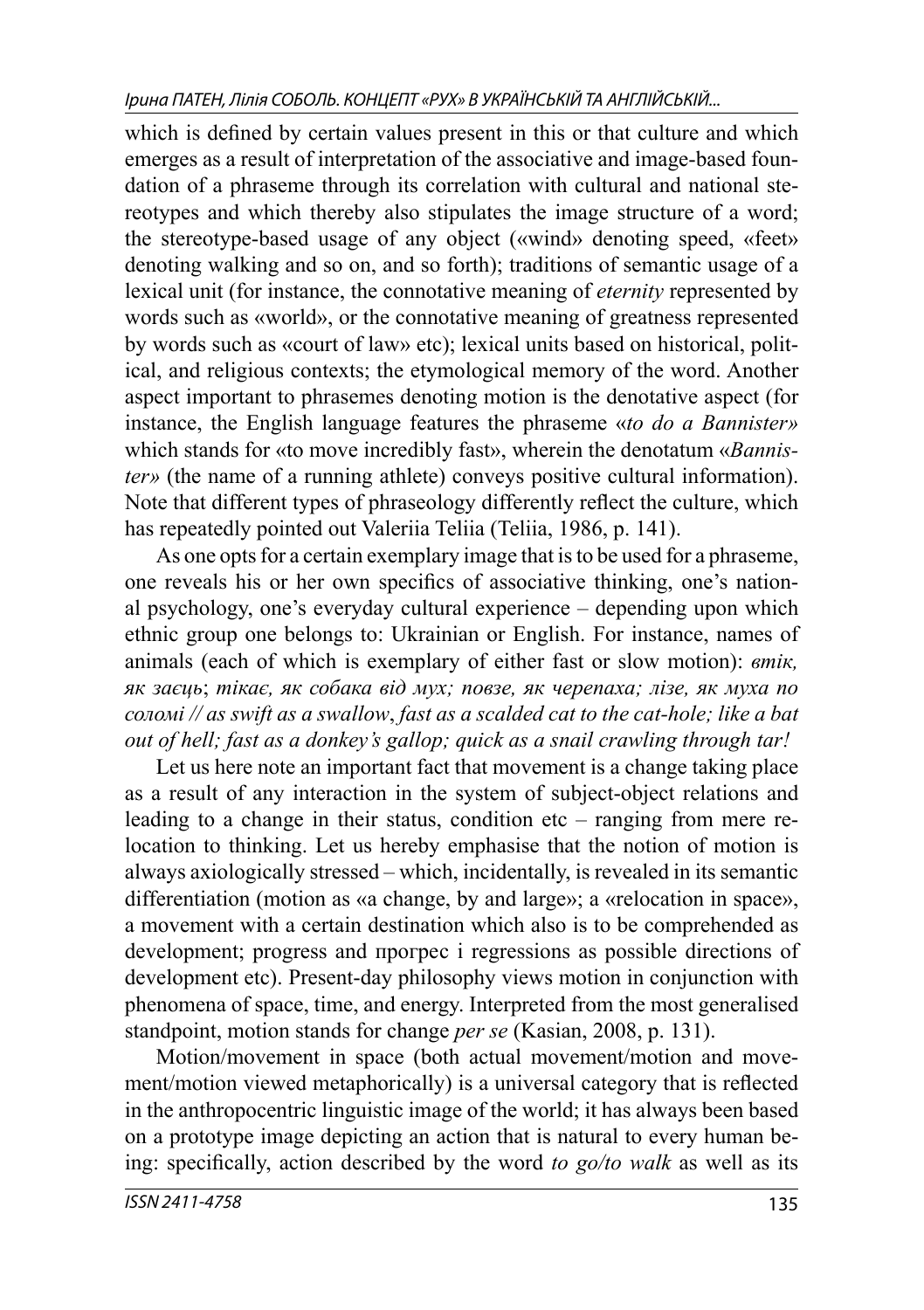synonyms and derivatives. Categories, images, and terms denoting "walking/ going" contain a comprehension of human life. «Motion represents the general life cycle: birth – which is the arrival to life; then life itself – which is one's motion in/movement through this world; and finally dying/death which is the departure from life, a transition into another world» (Bobro, 2018, p. 3): *відійти у небуття; канути у вічність // to pass into obscurity, to depart, to fall into oblivion*. Same categories and images are being applied with respect to natural life (дощ *іде*; літо *приходить* // *come* rain or shine, the summer has *arrived*); the concept of walking/going/coming is also underlying to the manner in which one comprehends time from the calendar standpoint (свята *приходять*, їх *зустрічають //* the holidays have *come; to join* the festivities) whereby movement/motion of people is associated with the semantics of representation of life in its miscellaneous forms. Let us here also note that various ways to denote walking/going as well as the etymological genesis of basic meanings pertaining to *motion/movement* (such as direction, spatial localisation, manner of movement, intensity, route, destination, environment) are, dependent upon which language we are examining (Ukrainian: *ходити, йти*; English: *go, walk*), mostly defined by national and cultural peculiarities.

Quite often, the concept of «motion/movement» is being examined in conjunction with the spatial semantics of metaphors pertaining to life – which, among others, include notions such as *route, way, path, road* (Bobro, 2018, р. 65). A *route*, a *path*, one's *road* is an important concept of the traditional folk culture that is embodied in language, folk lore, traditions, and rites of Slavic peoples; it is «closely related to the concept of motion» and «serves as a synonym of the notion of *fate*» (Tolstoy, 2009, р. 357).

A human being's *vital path* or *life road* is uneven/non-uniform; it may be straightforward or zigzag-shaped. It is also full of dangers, hindrances, threats etc. One characteristic peculiar to life is the fact that is «full of labour/ toiling, complex, dangerous» (Potapenko, 2005): *ходити манівцями, ступити на слизьку дорогу, йти в життя; повернути на путь праведних, по кривому шляху поїхав; зробити гак, зійшов зі шляху; обрати свою дорогу* // *to walk in circles, to walk on eggshells, to walk/skate on thin ice, to come to life, to depart this life; to follow the path of righteousness, to steer a path, to go a long way round, off the beaten path, to go your own way, to go astray, to be led astray*.

Motion is being comprehended as an arbitrary action performed by the motion-enacting individual whereby that individual relocates from one place in space to another place: *одна нога тут – друга там; де (куди) ноги несуть; далеко піти // to have a foot in both camps; to get off on the right/ wrong foot; to go where the road takes you; to come up/down in the world.*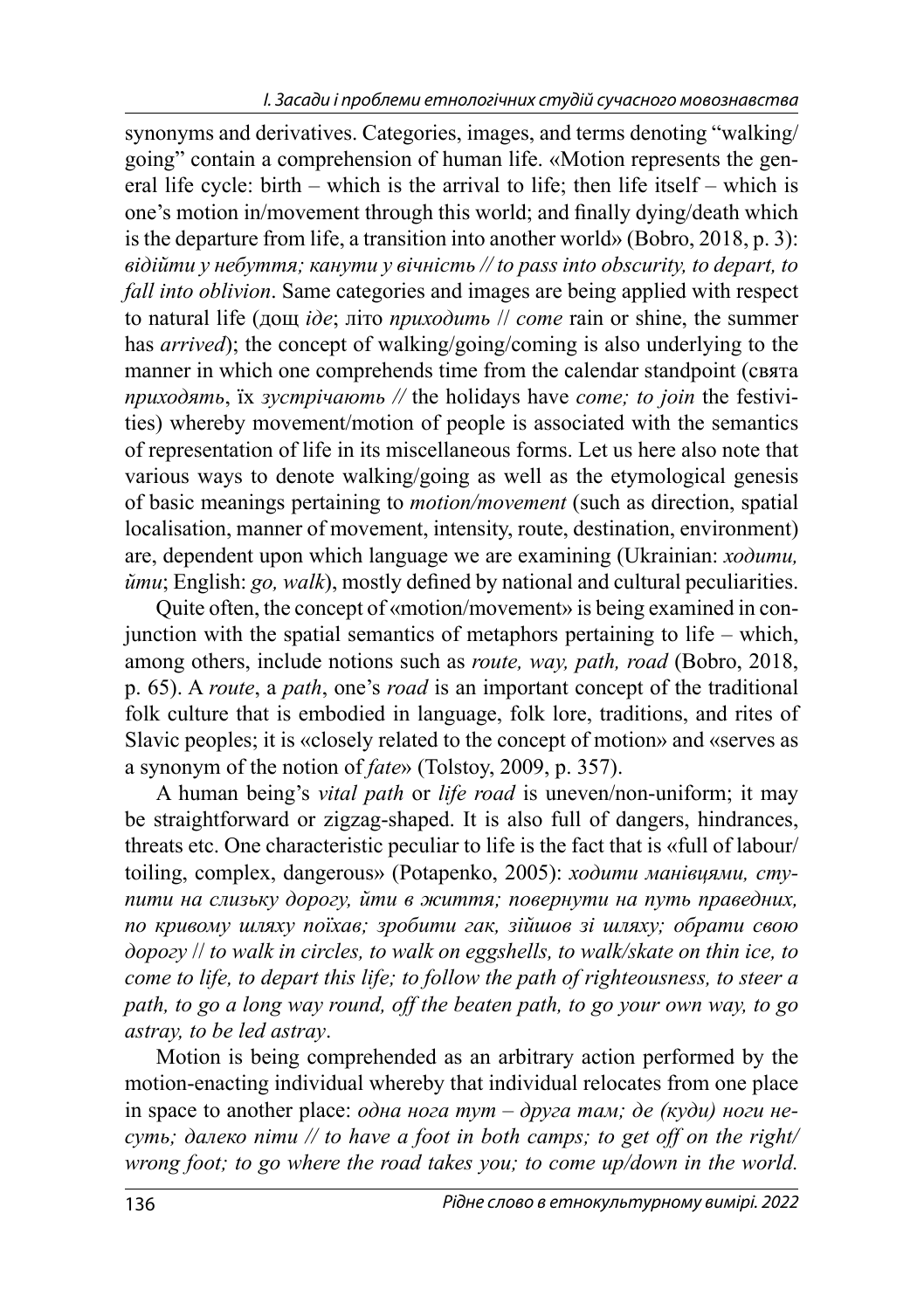Accordingly, relevant factors here are: the person enacting the movement himself/herself; the space wherein he or she is relocating (*зрізати кут; ходити манівцями // to cut off a corner; to take the short cut; make / follow / take a bee-line)*; the manner of relocation (*іти / ходити / підходити на пальцях; кресати підковами // to dot and go; leg fail one);* the direction (movement towards the object: *наступати (наступити) на п'яти // to come to heel; to follow in the cry*); the direction towards any point in space (destination) OR, less frequently, the direction from the person enacting the motion": *Бог (Господь) несе/God brought you to me; лихий несе/what the devil brings you here?;* reverse motion: *лізти назад; давати задній хід* // *to retrace one's steps / way; a step backwards; pull one's freight;* to move, overcoming obstacles: *пропихатися вперед, долати перешкоди // to elbow / shoulder one's way*; the speed of relocation (*дати волю ногам; тільки п'яти мигтять // to go full bat; to go full tilt; at a full jump)*. The manner of motion is characterised by properties manifested by the person undertaking motion, by the specifics or the peculiarities of the surroundings (movement/relocation over a hard surface, over water, through the air): *ніби вітром здуло кого; як у воду шубовснути // to disappear into thin air; take to itself wings; pass away*, as well as by means/vehicles/tools used to perform movement (be those one's natural organs/extremities or artificial mechanisms/appliances/devices). In addition to the above, important factors used to verbalise the perception of the category of space are the initial and the final points, considering the fact that motion in space is taking place within the framework of a certain model, in accordance with a certain pattern whereby we have a departure point  $\rightarrow$ the way/path/road itself –> the destination: *йти туди, не знаю куди, принести то, невідомо що / to go wherever one's feet carry one, to drift with the current, to stray too far from something*.

The concept of «motion» is being verbalised by linguistic tools, including metaphors: *life* as movement/motion, *time* as movement/motion, *activity* as movement/motion, *whatever positive that has happened* as movement/ motion upwards; *whatever negative that has happened* as movement/motion downwards (*to come up/down in the world*). Phrasemes including movement/ motion represent cultural peculiarities in the juxtaposition of languages; they conceptualise these peculiarities, thus enabling the revelation of both the system of assessments and values that are necessary in order to be able to research the intercultural discrepancies and also the revelation of the peculiarity of national traits and national outlook of a certain nation or ethnic group. In the generalised, cumulative linguistic image of the world, the central part is being played by a unified conceptual foundation of human consciousness whereas national specifics are comprised of whatever specific, peculiar there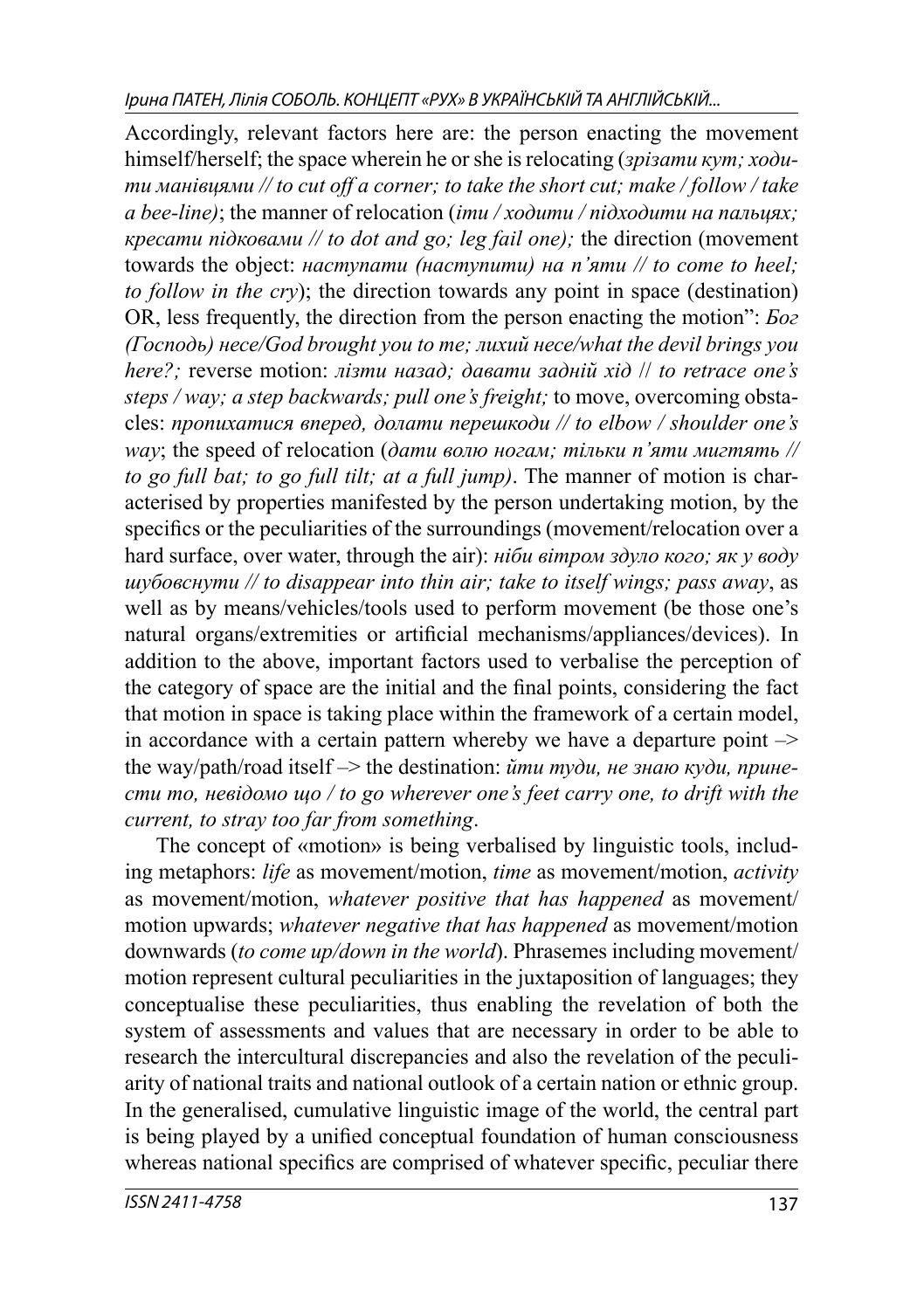is – by whatever there is that goes 'outside the box' of universal notions and concepts – by whatever there is that is caused by the peculiarities of centuries-old cultural and historical development of a nation.

**Conclusions and Prospects for Upcoming Research into the Topic**. The linguistic-cultural and the semantic-ideographic approaches to the study of the concept of «motion» in Ukrainian and English are aimed at identifying epistemological, ontological manifestations of this category as a kind of philosophical and semantic universal is very much impacted by the ontology of physical and mechanical motion, as the process of relocation (viewed from the standpoint of linguistic objectification) and thus also the process of conceptualisation in the external and internal shape of phraseological units are not restricted to mechanical motion alone. This concept has plenty of shapes and varieties, each of which has developed under the influence of the peculiarities pertaining to each certain subject/object, by conditions/circumstances, by means/vehicles/tools used to relocate, by the direction in which, towards which, or from which a certain thing or person relocates, by the relation towards the object, by the manner of relocation, by the position(s) of the person(s) performing the relocation etc.

One other promising direction in this regard is, in our opinion, further research into the concept of motion in the phraseological/idiomatic systems of Polish and French languages.

#### **СПИСОК ЛІТЕРАТУРИ**

Баранцев, К. (2006). *Англо-український фразеологічний словник.* Київ : Тов. «Знання».

Білоноженко, В. та ін. (2013). (Уклад.). *Фразеологічний словник української мови.* (Т. 1). Київ : Наукова думка.

Білоноженко, В. та ін. (2013). (Уклад.) *Фразеологічний словник української мови.* (Т. 2). Київ : Наукова думка.

Бобро, М. (2018). *Аксіологічні та лінгвокультурні параметри концепту ЖИТТЯ як складника української концептосфери*. (Дис. філол. наук.) Харків.

Касьян, В. (2008). *Філософія: навчальний посібник.* Київ : Знання.

Маслова, В. (2001). *Лингвокульторология*: *учебное пособие.* Москва : Изд. центр «Академия».

Потапенко, О. та ін. (2005). (Уклад.). *Словник символів культури України.*  Київ : Міленіум.

Телия, В., Уфимцева, А. (1986). *Коннотативный аспект семантики номинативных единиц: монографія.* Москва : Наука.

Толстой, Н. та ін. (2009). (Уклад.). *Славянские древности: Этнолингвистический словарь.* (Т. 4). Москва : Международные отношения.

Longman Dictionary of English Idioms (1980). Harlowand London : Longman. Wilkinson, P. (2002). Thesaurus of Traditional English Metaphors. Routledge.